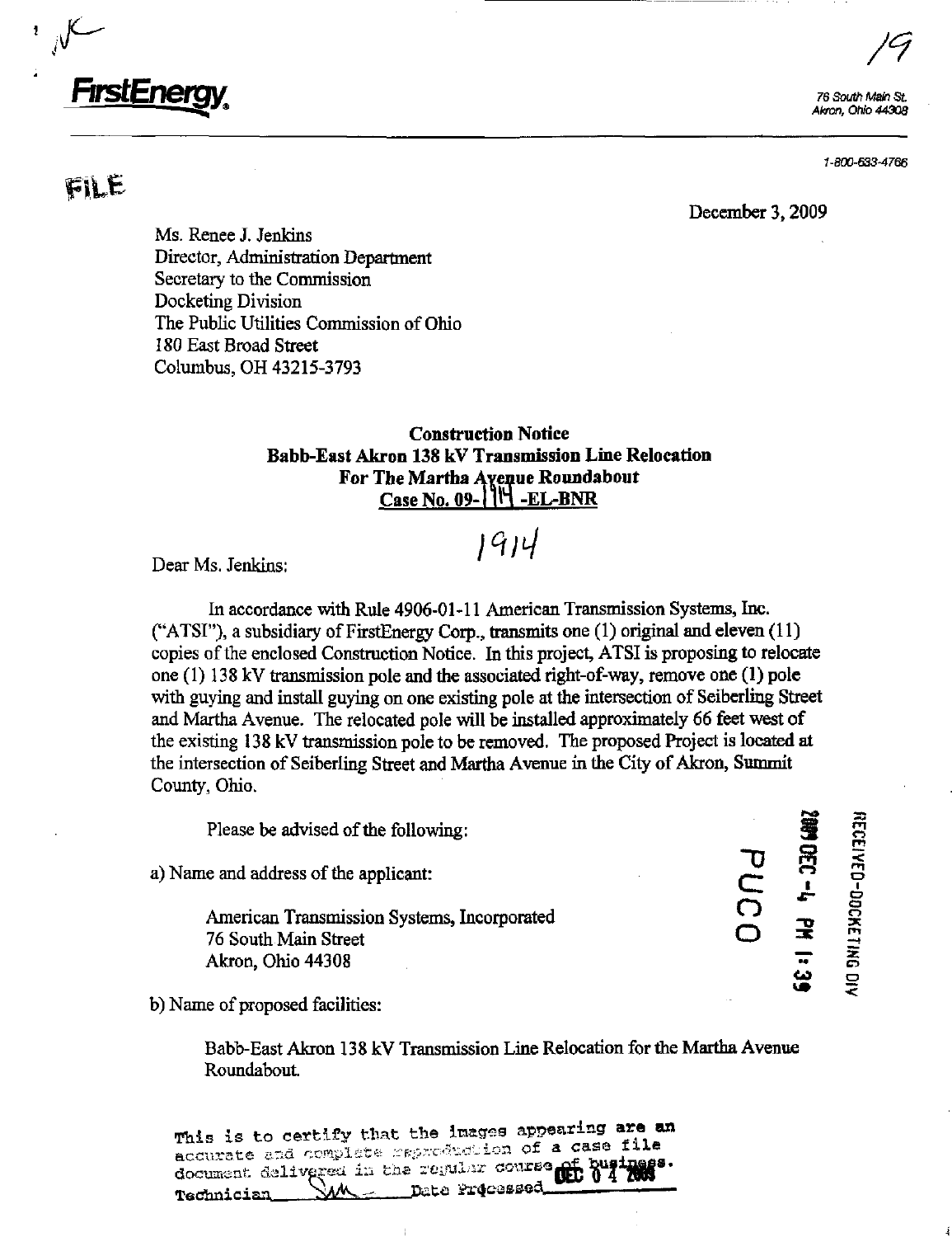Ms. Renee J. Jenkins/ Docketing November 30, 2009

c) Location of proposed facilities:

The Project is located at the intersection of Seiberling Street and Martha Avenue in the City of Akron, Summit County, Ohio.

d) Description of proposed facilities:

In this project, ATSI is proposing to relocate one (I) 138 kV transmission pole and the associated right-of-way and remove one (1) pole with guying and install guying on one existing pole at the intersection of Seiberlmg Street and Martha Avenue.

e) Applicant's representative:

Scott Humphrys, Associate Distribution Specialist Energy DeHvery Technical Services FirstEnergy Service Company 76 South Main Street Akron, OH 44308-1890

After docketing this filing, please return one time-stamped copy of the Construction Notice for our records to us in the enclosed envelope. We have provided a copy of this Construction Notice by certified mail, with return receipt requested, to officials of the political subdivisions immediately affected by the proposed project as listed in the attached Exhibit 1. Copies of the transmittal letters addressed to the local government representatives of the City of Akron, Simunit County are enclosed for your file.

Should the Ohio Power Siting Board desire further information or discussion of this submittal, please contact me at (330) 384-2526.

Sincerely,

Z,

Scott Humphrys Associate Distribution Specialist Energy DeHvery Technical Services FirstEnergy Service Company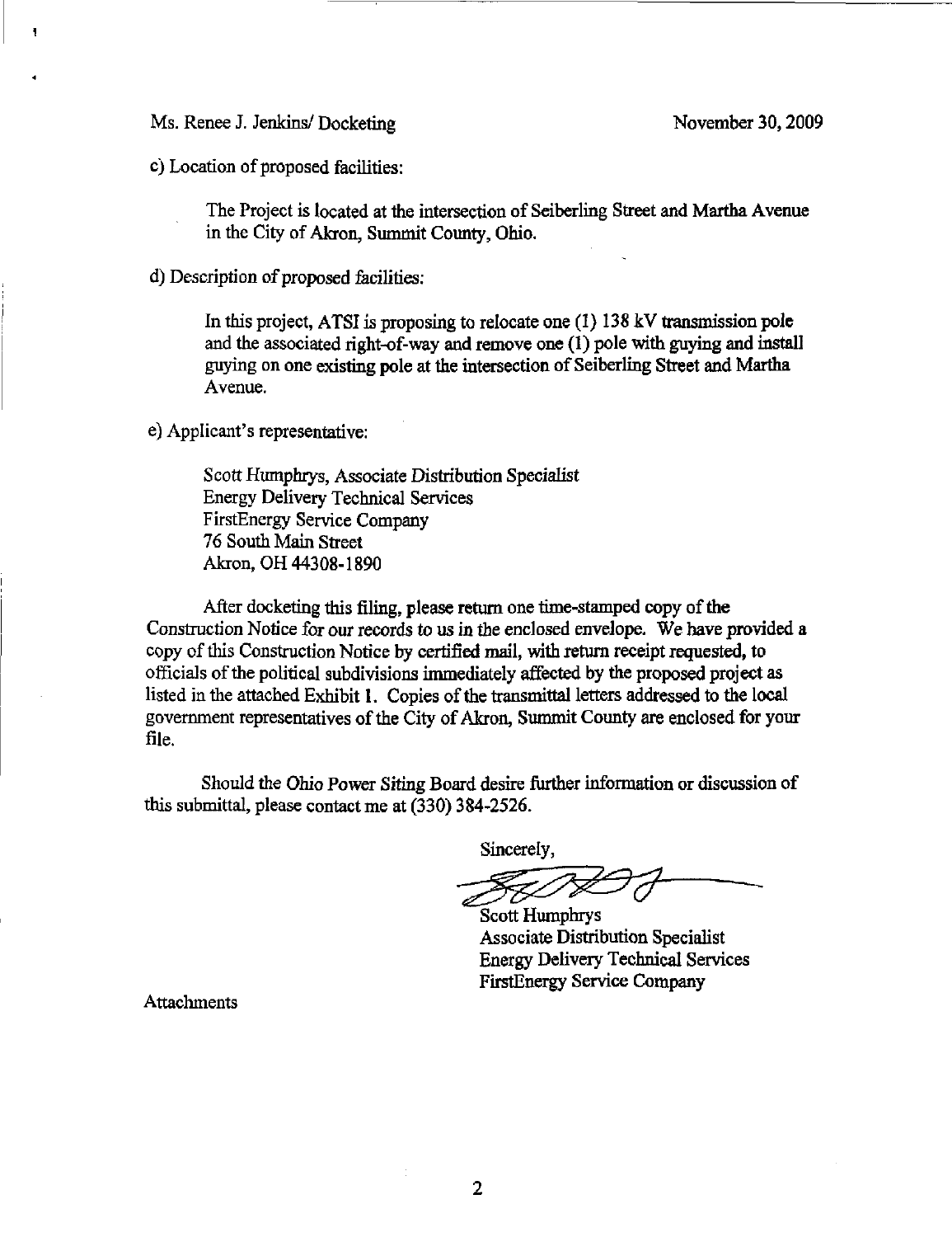**EXHIBIT 1** Officials Served Copy of Construction Notice Babb-East Akron 138 kV Transmission Line Relocation for the Martha Avenue Roundabout Case No. 09- -EL-BNR

#### City of Akron

The Honorable Donald L. Plusquellic Mayor, City of Akron Suite 200 Municipal Building 166 South High Street Akron, OH 44308

Mr. Marco S. Sommerville President of Council, City of Akron  $166$  South High Street  $3<sup>10</sup>$  Floor Akron, OH 44308

Mr. Richard Merolla Director of Public Service, City of Akron 166 South High Street  $2<sup>nd</sup>$  Floor Akron, OH 44308

Mr. John O. Moore Director of Planning, City of Akron 166 South High Street 4<sup>th</sup> Floor Akron, OH 44308

#### **Summit County**

The Honorable Russell M. Pry Summit County Executive 175 South Main St. 8<sup>th</sup> Floor Akron, OH 44308

Mr. Nick Kostandaras President of Council, Summit County 175 South Main Street, Room 700 Akron, OH 44308

Mr. Alan Brubaker, P.E., P.S. Summit County Engineer 538 E. South Street Akron, OH 44311

Mr. John A. Donofiio Fiscal Officer, Summit County 175 S. Main Street 4<sup>th</sup> Floor Akron, OH 44308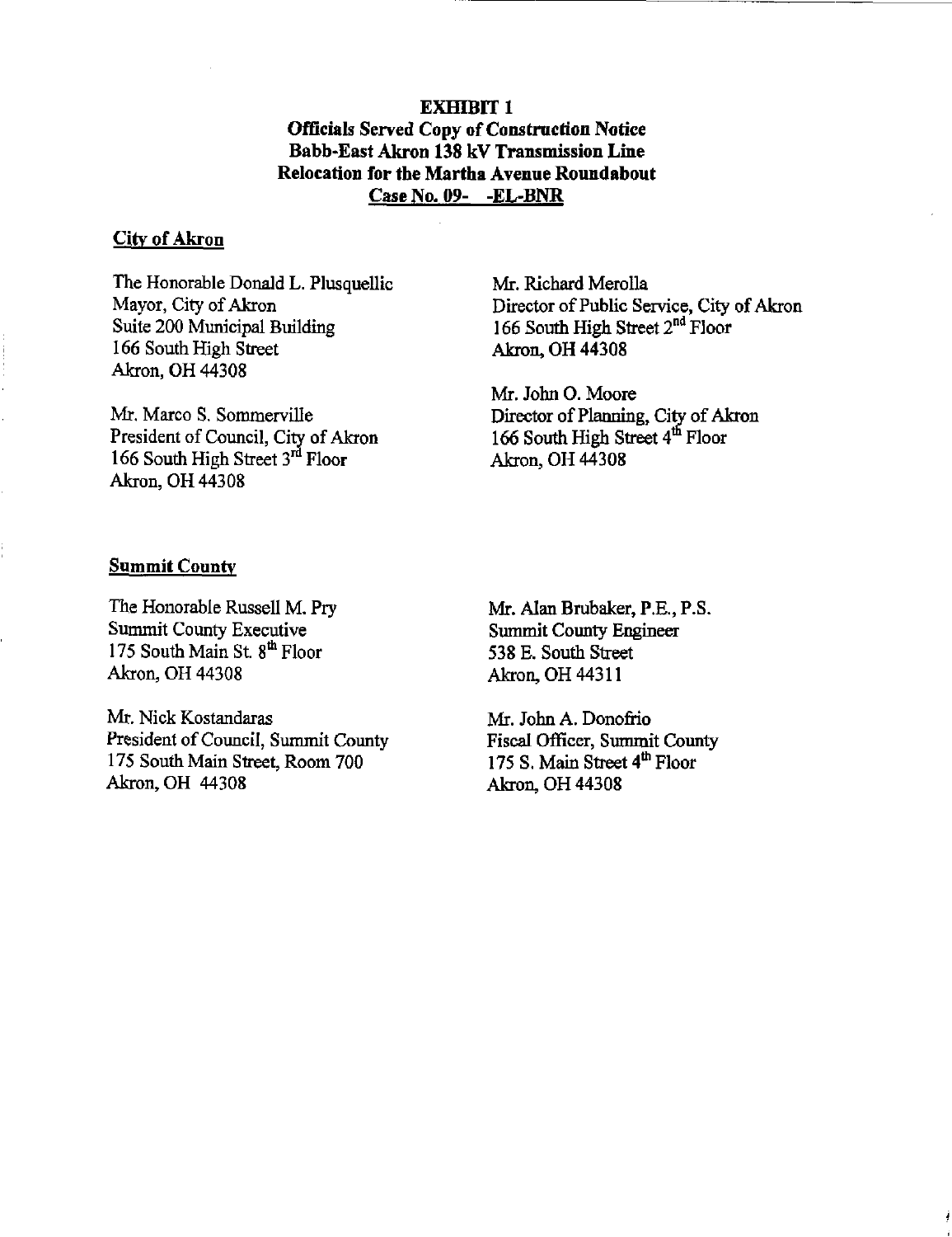

**Irsit-ne** 

1-800-633-4766

December 3,2009

The Honorable Donald L. Plusquellic Mayor, City of Akron Suite 200 Municipal Building 166 South High Street Akron, OH 44308

## Construction Notice Babb-East Akron 138 kV Transmission Line Relocation For The Martha Avenue Roundabout  $Case No. 09.1914 - EL-BNR$

Dear Mayor Plusquellic,

In the above captioned project, American Transmission Systems, Inc. ("ATSF\*), a subsidiary of FirstEnergy Corp., is proposing to relocate one  $(1)$  138 kV transmission pole and the associated right-of-way, remove one (1) pole with guying and install guying on one existing pole at the intersection of Seiberling Street and Martha Avenue. The relocated pole will be installed approximately 66 feet west of the existing 138 kV transmission pole to be removed. The proposed Project is located at the intersection of Seiberling Street and Martha Avenue in the City of Akron, Summit County, Ohio.

The proposed Project improvements are needed to facilitate the Martha Avenue Roundabout Project in the City of Akron, Summit County. This requires the relocation of one (1) 138 kV transmission pole and the associated right-of-way remove one (1) pole with guying and install guying on one existing pole at the intersection of Seiberling Street and Martha Avenue.

In accordance with the provisions of Ohio Administrative Code ("OAC") Rule 4906-1-01, this project falls within the Ohio Power Siting Board's requirements for a Construction Notice ("CN"). Therefore, in compliance with OAC 4906-11-02 of the OPSB's Rules and Regulations, we have prepared and filed the attached CN with the OPSB for their review and approval. The CN contains a description of the Project and is provided for your information.

I'll be glad to answer any question concerning this matter. You can contact me at (330)384-2526.

Sincerely;

Scott Humphrys Associate Distribution Specialist Energy Delivery Technical Services FirstEnergy Service Company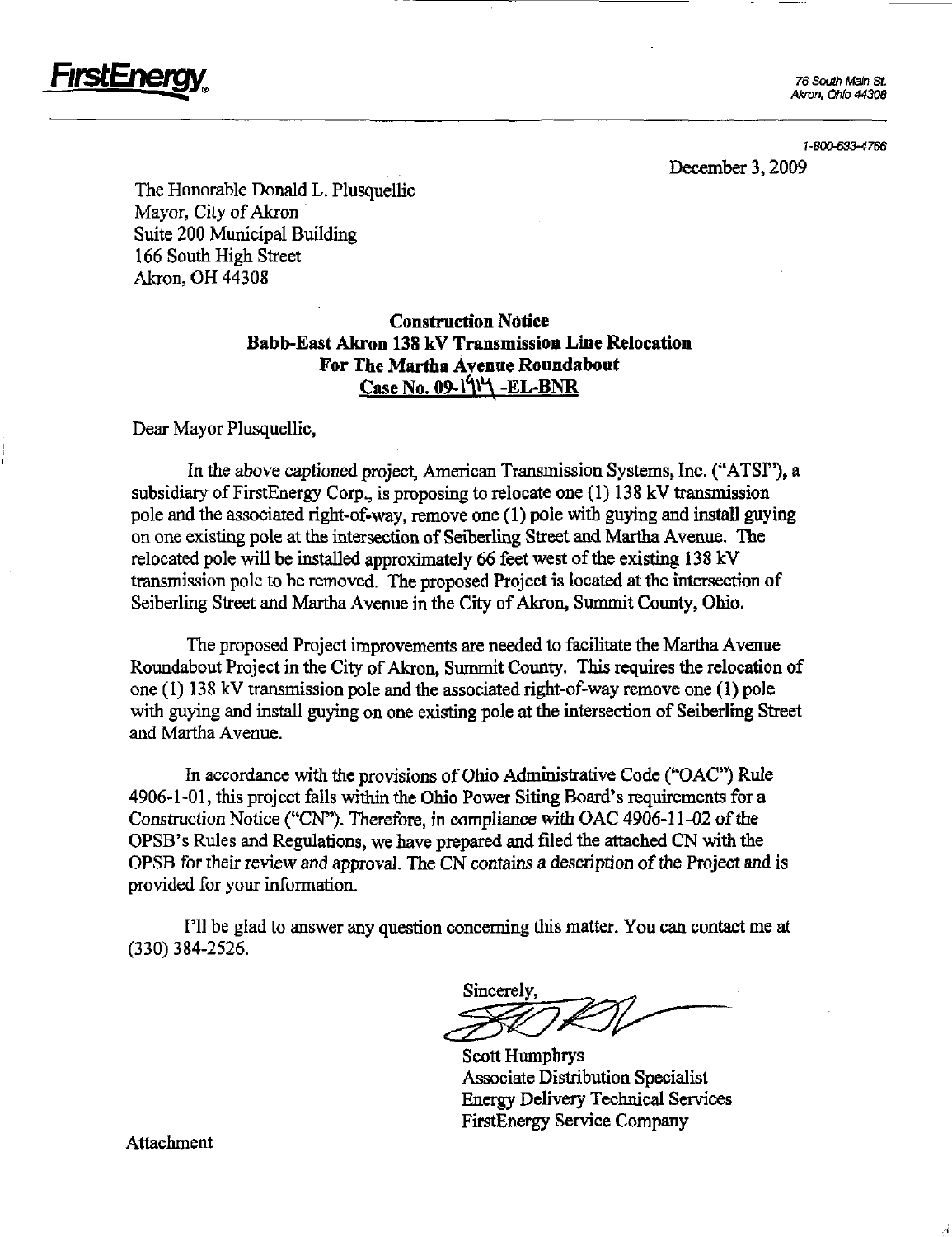

Akron. ONo 44308

1-800-633-4766

December 3,2009

Mr. Marco S. Sommerville President of Council, City of Akron 166 South High Street  $3<sup>rd</sup>$  Floor Akron, OH 44308

## Construction Notice Babb-East Akron 138 kV Transmission Line Relocation For The Martha Avenue Roundabout Case No. 09-PW -EL-BNR

Dear Mr. Sommerville,

In the above captioned project, American Transmission Systems, Inc. ("ATSI"), a subsidiary of FirstEnergy Corp., is proposing to relocate one (1) 138 kV transmission pole and the associated right-of-way, remove one  $(1)$  pole with guying and install guying on one existing pole at the intersection of Seiberling Street and Martha Avenue. The relocated pole will be installed approximately 66 feet west of the existing  $138 \text{ kV}$ transmission pole to be removed. The proposed Project is located at the intersection of Seiberling Street and Martha Avenue in the City of Akron, Summit County, Ohio.

The proposed Project improvements are needed to facilitate the Martha Avenue Roundabout Project in the City of Akron, Summit County. This requires the relocation of one (1) 138 kV transmission pole and the associated right-of-way remove one (1) pole with guying and install guying on one existing pole at the intersection of Seiberling Street and Martha Avenue.

In accordance with the provisions of Ohio Administrative Code ("OAC") Rule 4906-1-01, this project falls within the Ohio Power Siting Board's requirements for a Construction Notice ("CN"). Therefore, in compliance with OAC 4906-11-02 of the OPSB's Rules and Regulations, we have prepared and filed the attached CN with the OPSB for their review and approval. The CN contains a description of the Project and is provided for your information.

I'll be glad to answer any question conceming this matter. You can contact me at (330) 384-2526.

Sincerely,

Scott Humphrys Associate Distribution Specialist Energy Delivery Technical Services FirstEnergy Service Company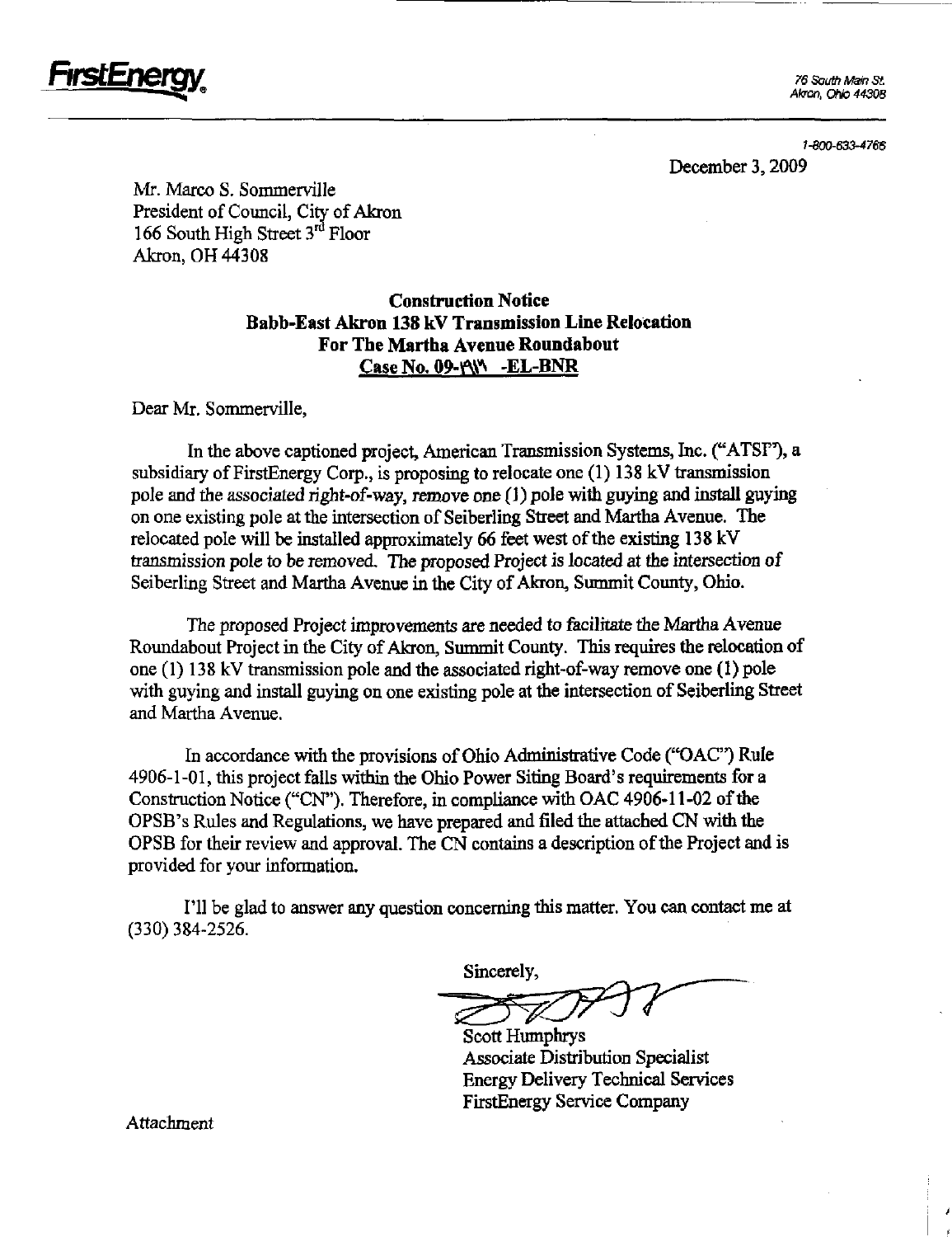

76 South Main St. Akrm. Ohio 44308

1-800-633-4766 December 3,2009

Mr. Richard Merolla Director of Public Service, City of Akron 166 South High Street  $2<sup>nd</sup>$  Floor Akron, OH 44308

## Construction Notice Babb-East Akron 138 kV Transmission Line Relocation For The Martha Avenue Roundabout  $Case$  No. 09- $f(4 - EL-BNR)$

Dear Mr. Merolla,

In the above captioned project, American Transmission Systems, Inc. ("ATSI"), a subsidiary of FirstEnergy Corp., is proposing to relocate one (1) 138 kV transmission pole and the associated right-of-way, remove one (1) pole with guying and install guying on one existing pole at the intersection of Seiberling Street and Martha Avenue. The relocated pole will be installed approximately 66 feet west of the existing 138 kV transmission pole to be removed. The proposed Project is located at the intersection of Seiberling Street and Martha Avenue in the City of Akron, Summit County, Ohio.

The proposed Project improvements are needed to facilitate the Martha Avenue Roundabout Project in the City of Akron, Summit County. This requires the relocation of one (1) 138 kV transmission pole and the associated right-of-way remove one (1) pole with guying and install guying on one existing pole at the intersection of Seiberling Street and Martha Avenue.

In accordance with the provisions of Ohio Administrative Code ("OAC") Rule 4906-1-01, this project falls within the Ohio Power Siting Board's requirements for a Construction Notice ("CN"). Therefore, in compliance with OAC 4906-11-02 of the OPSB's Rules and Regulations, we have prepared and filed the attached CN with the OPSB for their review and approval. The CN contains a description of the Project and is provided for your information.

I'll be glad to answer any question concerning this matter. You can contact me at (330)384-2526.

Sincerely,

Scott Humphrys Associate Distribution Specialist **Energy Delivery Technical Services** FirstEnergy Service Company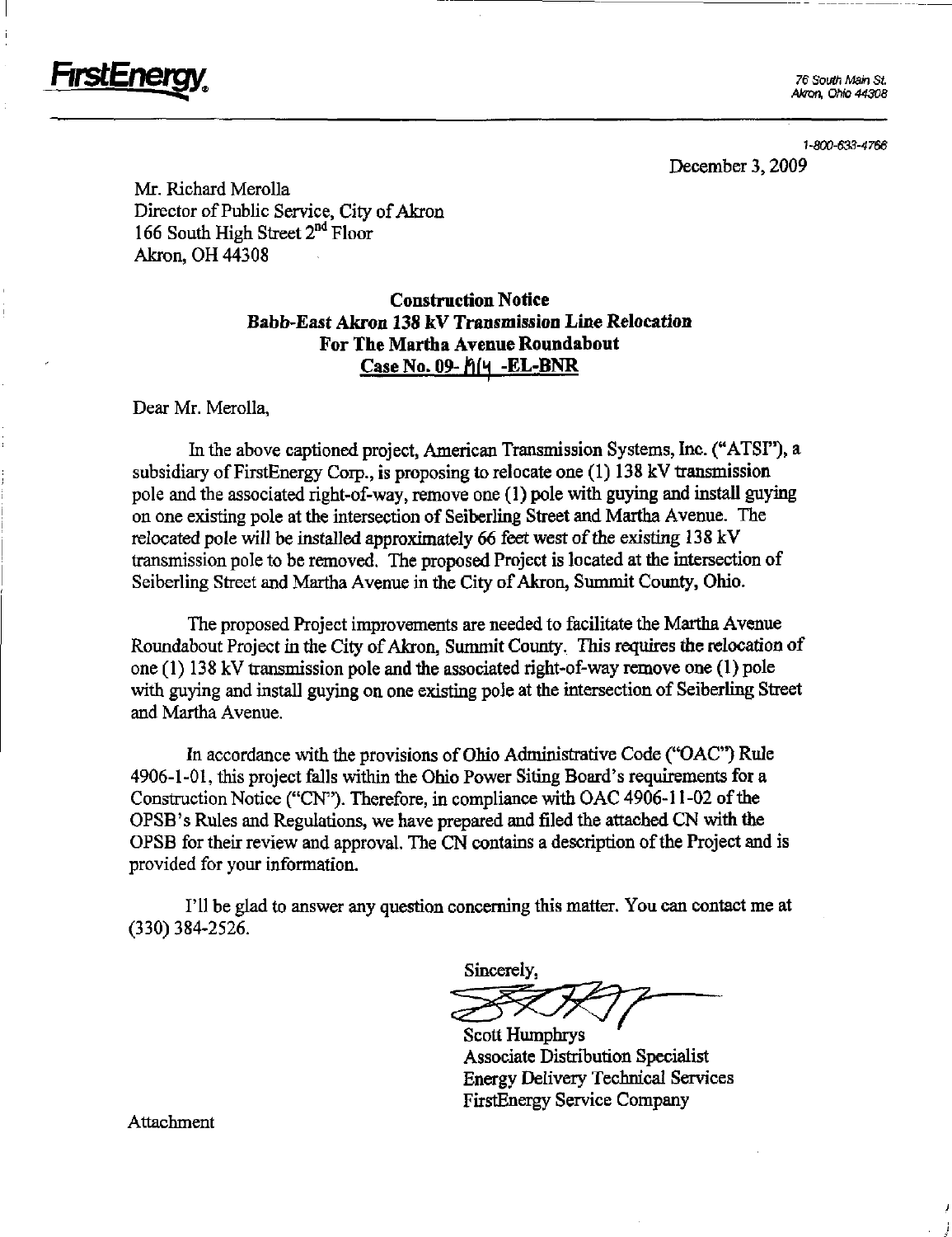

Akron. Ohio 44308

1-800-633-4766

December 3,2009

Mr. John 0. Moore Director of Planning, City of Akron 166 South High Street 4<sup>th</sup> Floor Akron, OH 44308

## Construction Notice Babb-East Akron 138 kV Transmission Line Relocation For The Martha Avenue Roundabout Case No. 09- $\mathcal{N}$  -EL-BNR

Dear Mr. Moore,

In the above captioned project, American Transmission Systems, Inc. ("ATSI"), a subsidiary of FirstEnergy Corp., is proposing to relocate one (1) 138 kV transmission pole and the associated right-of-way, remove one (1) pole with guying and install guying on one existing pole at the intersection of Seiberling Street and Martha Avenue. The relocated pole will be installed approximately 66 feet west of the existing  $138 \text{ kV}$ transmission pole to be removed. The proposed Project is located at the intersection of Seiberling Street and Martha Avenue in the City of Akron, Summit County, Ohio.

The proposed Project improvements are needed to facilitate the Martha Avenue Roundabout Project in the City of Akron, Summit County. This requires the relocation of one (1) 138 kV transmission pole and the associated right-of-way remove one (1) pole with guying and install guying on one existing pole at the intersection of Seiberling Street and Martha Avenue.

In accordance vwth the provisions of Ohio Administrative Code ("OAC") Rule 4906-1 -01, this project falls within the Ohio Power Siting Board's requirements for a Construction Notice ("CN"). Therefore, in compliance with OAC 4906-11-02 of the OPSB's Rules and Regulations, we have prepared and filed the attached CN with the OPSB for their review and approval. The CN contains a description of the Project and is provided for your information.

I'll be glad to answer any question conceming this matter. You can contact me at (330) 384-2526.

Sincerely,

Scott Humphrys Associate Distribution Specialist Energy Delivery Technical Services FirstEnergy Service Company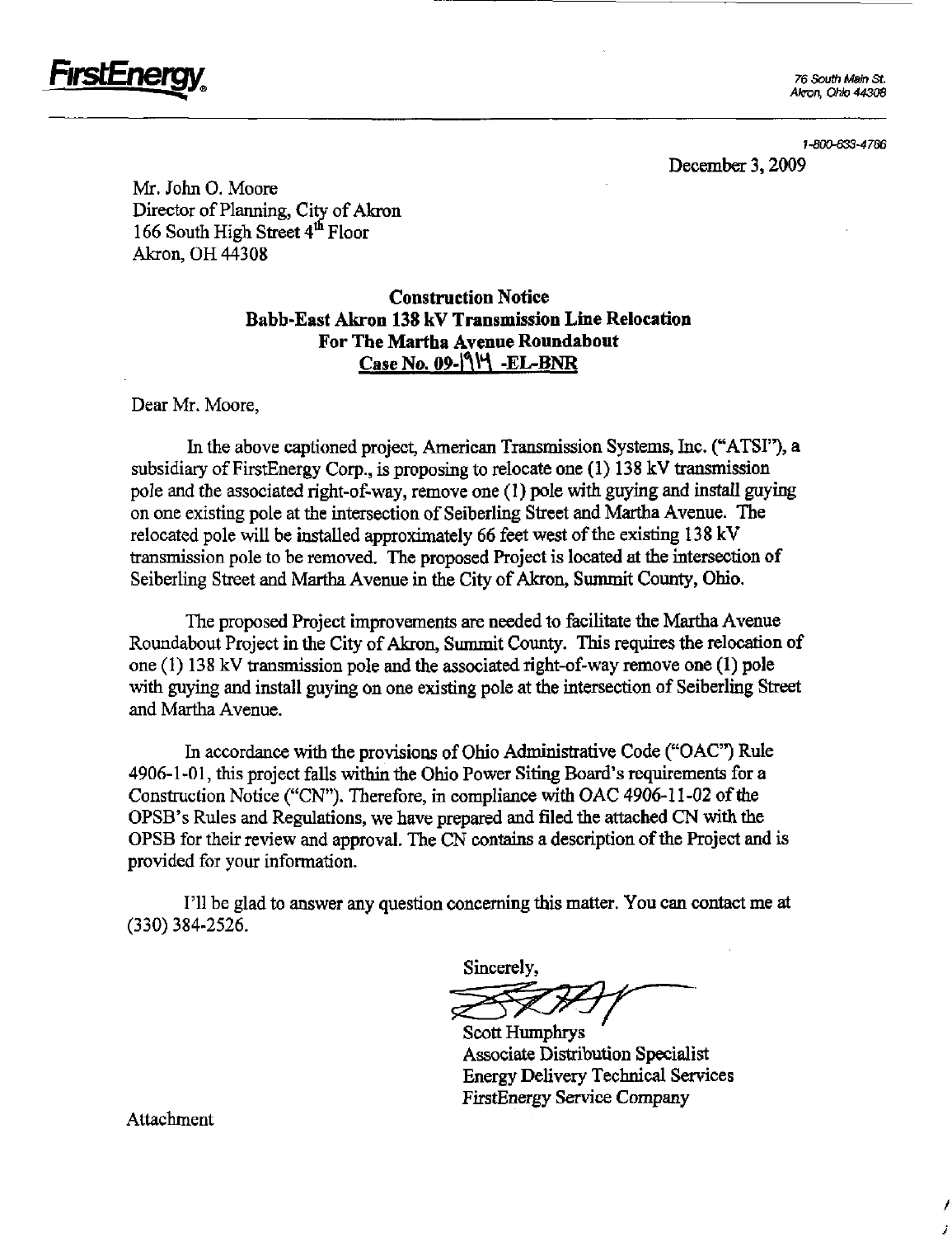

Akron, ONo 44308

1-800-633-4766 December 3,2009

The Honorable Russell M. Pry Summit County Executive 175 South Main St.  $8<sup>th</sup>$  Floor Akron, OH 44308

## Construction Notice Babb-East Akron 138 kV Transmission Line Relocation For The Martha Avenue Roundabout  $Case$  No. 09- $|9H$  -EL-BNR

Dear Mr. Pry,

In the above captioned project, American Transmission Systems, Inc. ("ATSI"), a subsidiary of FirstEnergy Corp., is proposing to relocate one (1) 138 kV transmission pole and the associated right-of-way, remove one (1) pole with guying and install guying on one existing pole at the intersection of Seiberling Street and Martha Avenue. The relocated pole will be installed approximately 66 feet west of the existing 138 kV transmission pole to be removed. The proposed Project is located at the intersection of Seiberling Street and Martha Avenue in the City of Akron, Summit County, Ohio.

The proposed Project improvements are needed to facilitate the Martha Avenue Roundabout Project in the City of Akron, Summit County. This requires the relocation of one (1) 138 kV transmission pole and the associated right-of-way remove one (1) pole with guying and install guying on one existing pole at the intersection of Seiberling Street and Martha Avenue.

In accordance with the provisions of Ohio Administrative Code ("OAC") Rule 4906-1-01, this project falls within the Ohio Power Siting Board's requirements for a Construction Notice ("CN"). Therefore, in compliance with OAC 4906-11-02 of the OPSB's Rules and Regulations, we have prepared and filed the attached CN with the OPSB for their review and approval. The CN contains a description of the Project and is provided for your mformation.

I'll be glad to answer any question conceming this matter. You can contact me at (330)384-2526.

Sincerely,

Scott Humphrys Associate Distribution Specialist Energy Delivery Technical Services FirstEnergy Service Company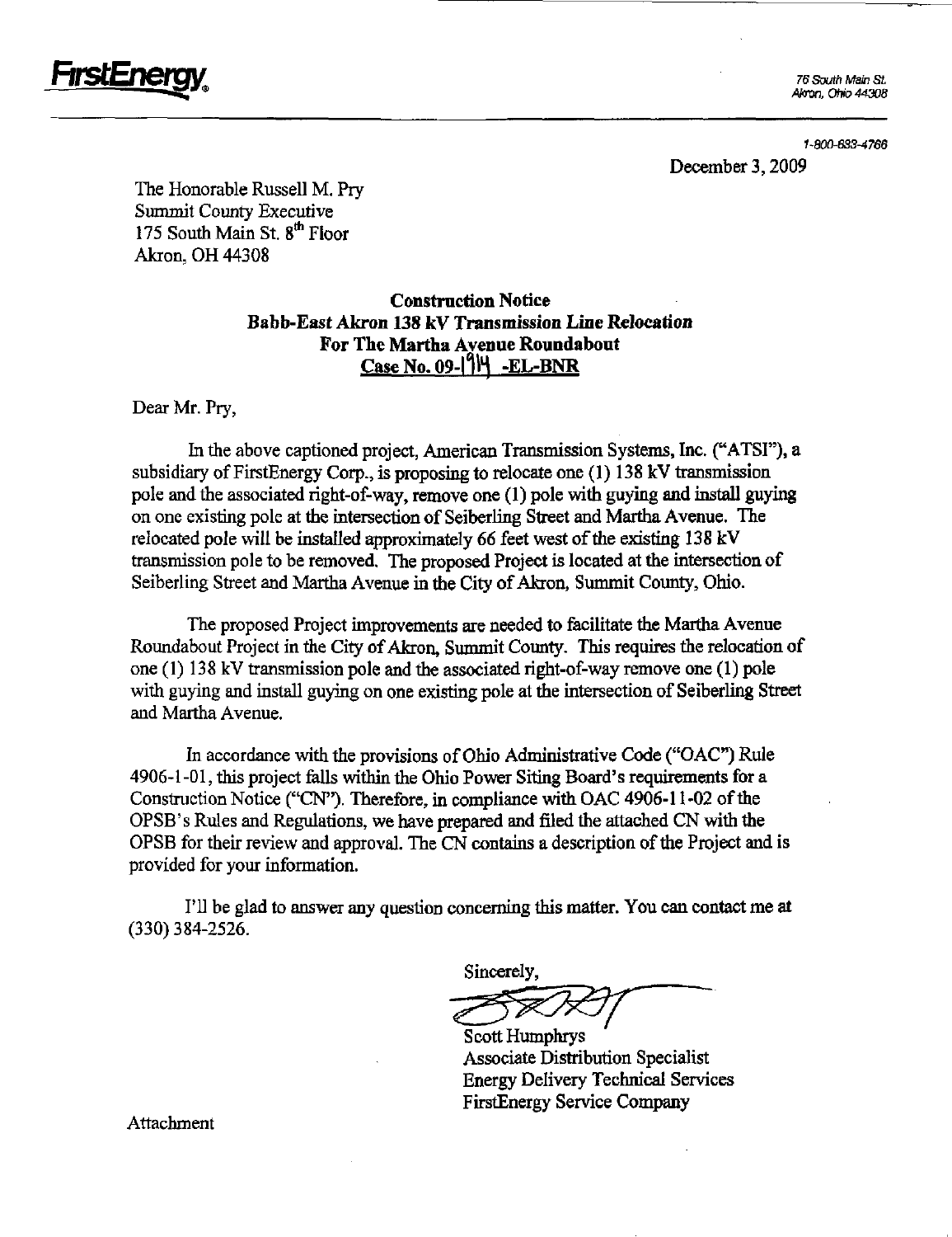

76 South Main St. Akron, Ohio 44308

 $\mathbf{T}$ 

1-800-633-4766

December 3,2009

Mr. Nick Kostandaras President of Council, Summit County 175 South Main Street, Room 700 Akron, OH 44308

## Construction Notice Babb-East Akron 138 kV Transmission Line Relocation For The Martha Avenue Roundabout Case No. 09- $\mathcal{U}$  -EL-BNR

Dear Mr. Kostandaras,

In the above captioned project, American Transmission Systems, Inc. ("ATSF'), a subsidiary of FirstEnergy Corp., is proposing to relocate one (1) 138 kV transmission pole and the associated right-of-way, remove one (1) pole with guying and install guying on one existing pole at the intersection of Seiberling Street and Martha Avenue. The relocated pole will be installed approximately 66 feet west of the existing 138 kV transmission pole to be removed. The proposed Project is located at the intersection of Seiberling Street and Martha Avenue in the City of Akron, Summit County, Ohio.

The proposed Project improvements are needed to facilitate the Martha Avenue Roundabout Project in the City of Akron, Summit County. This requires the relocation of one (1) 138 kV transmission pole and the associated right-of-way remove one (1) pole with guying and install guying on one existing pole at the intersection of Seiberling Street and Martha Avenue.

In accordance with the provisions of Ohio Administrative Code ("OAC") Rule 4906-1-01, this project falls within the Ohio Power Siting Board's requirements for a Construction Notice ("CN"). Therefore, in compliance with OAC 4906-11-02 of the OPSB's Rules and Regulations, we have prepared and filed the attached CN with the OPSB for their review and approval. The CN contains a description of the Project and is provided for your information.

I'll be glad to answer any question conceming this matter. You can contact me at (330)384-2526.

Sincerely,

Scott Humphrys Associate Distribution Specialist Energy DeHvery Technical Services FirstEnergy Service Company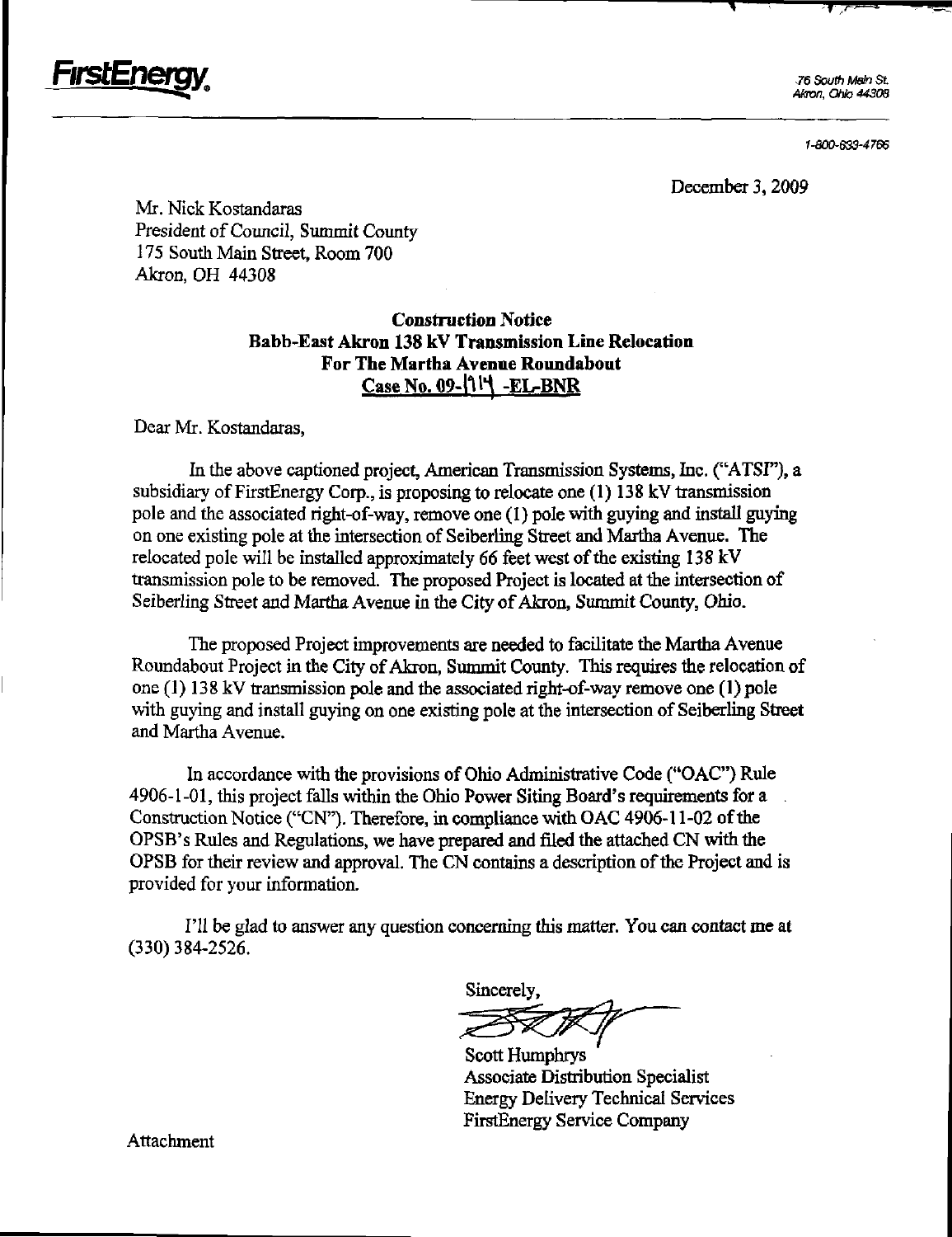

Akron, ONo 44308

1-800-633-4766

December 3,2009

Mr. Alan Brubaker, P.E., P.S. Summit County Engineer 538 E. South Street Akron, OH 44311

## Construction Notice Babb-East Akron 138 kV Transmission Line Relocation For The Martha Avenue Roundabout  $Case$  No. 09- $\left|\uparrow\right|$  -EL-BNR

Dear Mr. Brubaker,

In the above captioned project, American Transmission Systems, Inc. ("ATSI"), a subsidiary of FirstEnergy Corp., is proposing to relocate one (1) 138 kV transmission pole and the associated right-of-way, remove one (1) pole with guymg and install guying on one existuig pole at the intersection of Seiberling Street and Marflia Avenue. The relocated pole will be installed approximately 66 feet west of the existing 138 kV transmission pole to be removed. The proposed Project is located at the intersection of Seiberling Street and Martha Avenue in the City of Akron, Summit County, Ohio.

The proposed Project improvements are needed to facilitate the Martha Avenue Roundabout Project in the City of Akron, Summit County. This requires the relocation of one (1) 138 kV transmission pole and the associated right-of-way remove one (1) pole with guying and install guying on one existing pole at the intersection of Seiberling Street and Martha Avenue.

In accordance with the provisions of Ohio Administrative Code ("OAC") Rule 4906-1-01, this project falls within the Ohio Power Siting Board's requirements for a Construction Notice ("CN"). Therefore, in compliance with OAC 4906-11-02 of the OPSB's Rules and Regulations, we have prepared and filed the attached CN with the OPSB for their review and approval. The CN contains a description of the Project and is provided for your information.

I'll be glad to answer any question conceming this matter. You can contact me at (330)384-2526.

Sincerely,

Scott Humphrys Associate Distribution Specialist Energy Delivery Technical Services FirstEnergy Service Company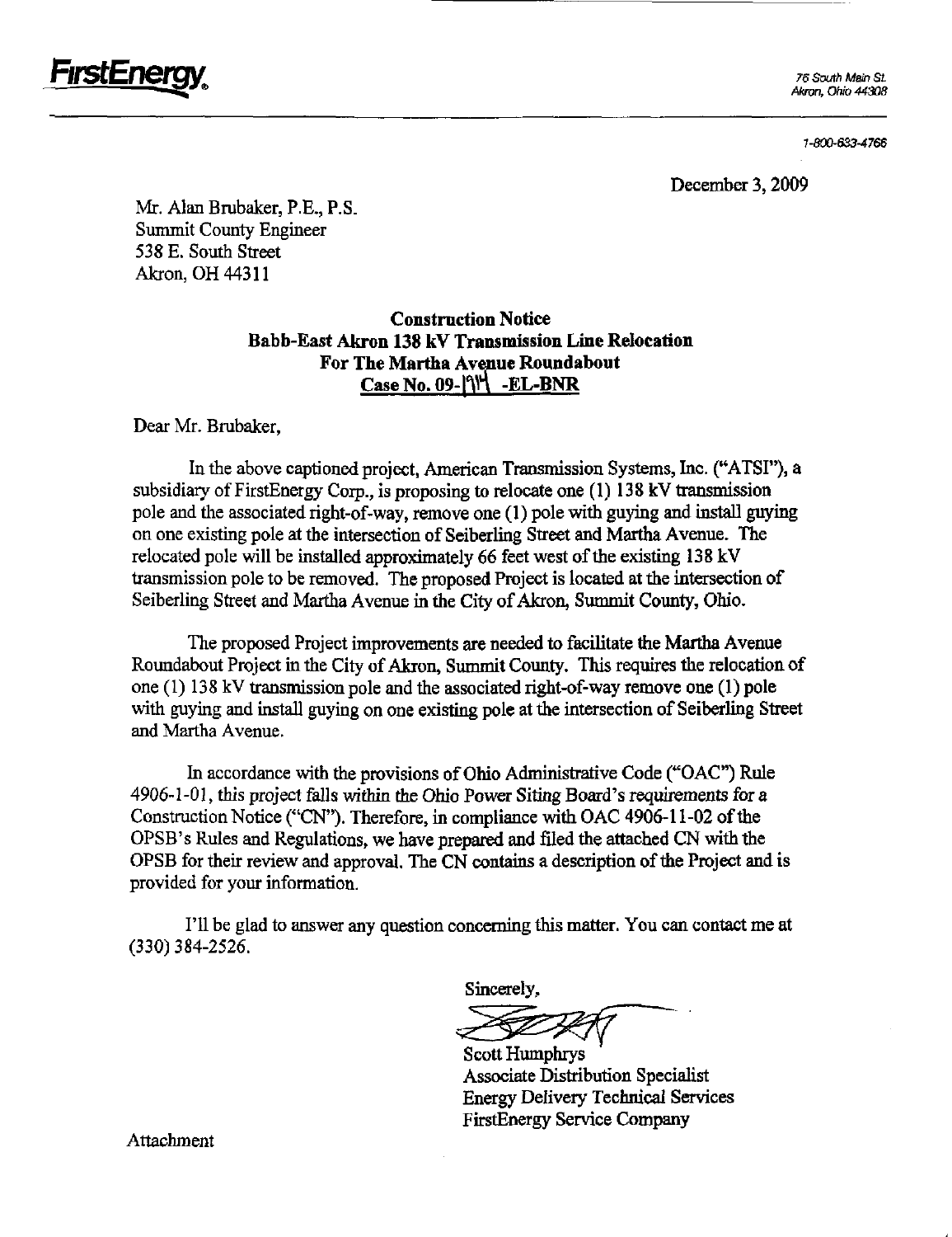

Akron. Ohio 44308

1-800-633-4766

December 3,2009

Mr. John A. Donofiio Fiscal Officer, Summit County 175 S. Main Street 4<sup>th</sup> Floor Akron, OH 44308

## Construction Notice Babb-East Akron 138 kV Transmission Line Relocation For The Martha Avenue Roundabout Case No. 09- $\{1\}$  -EL-BNR

#### Dear Mr. Donofrio,

In the above captioned project, American Transmission Systems, Inc. ("ATSI"), a subsidiary of FirstEnergy Corp., is proposing to relocate one (1) 138 kV transmission pole and the associated right-of-way, remove one (I) pole with guying and install guying on one existing pole at the intersection of Seiberling Street and Martha Avenue. The relocated pole will be installed approximately 66 feet west of the existing 138 kV transmission pole to be removed. The proposed Project is located at the intersection of Seiberling Street and Martha Avenue in the City of Akron, Summit County, Ohio.

The proposed Project improvements are needed to facilitate the Martha Avenue Roundabout Project in the City of Akron, Summit County. This requires the relocation of one (1) 138 kV transmission pole and the associated right-of-way remove one (1) pole with guying and install guying on one existing pole at the intersection of Seiberling Street and Martha Avenue.

In accordance with the provisions of Ohio Administrative Code ("OAC") Rule 4906-1-01, this project falls within the Ohio Power Siting Board's requirements for a Construction Notice ("CN"). Therefore, in compliance with OAC 4906-11-02 of the OPSB's Rules and Regulations, we have prepared and filed the attached CN with the OPSB for their review and approval. The CN contains a description of the Project and is provided for your information.

I'll be glad to answer any question concerning this matter. You can contact me at (330) 384-2526.

Sincerely,

Scott Humphrys Associate Distribution Specialist Energy Delivery Technical Services FirstEnergy Service Company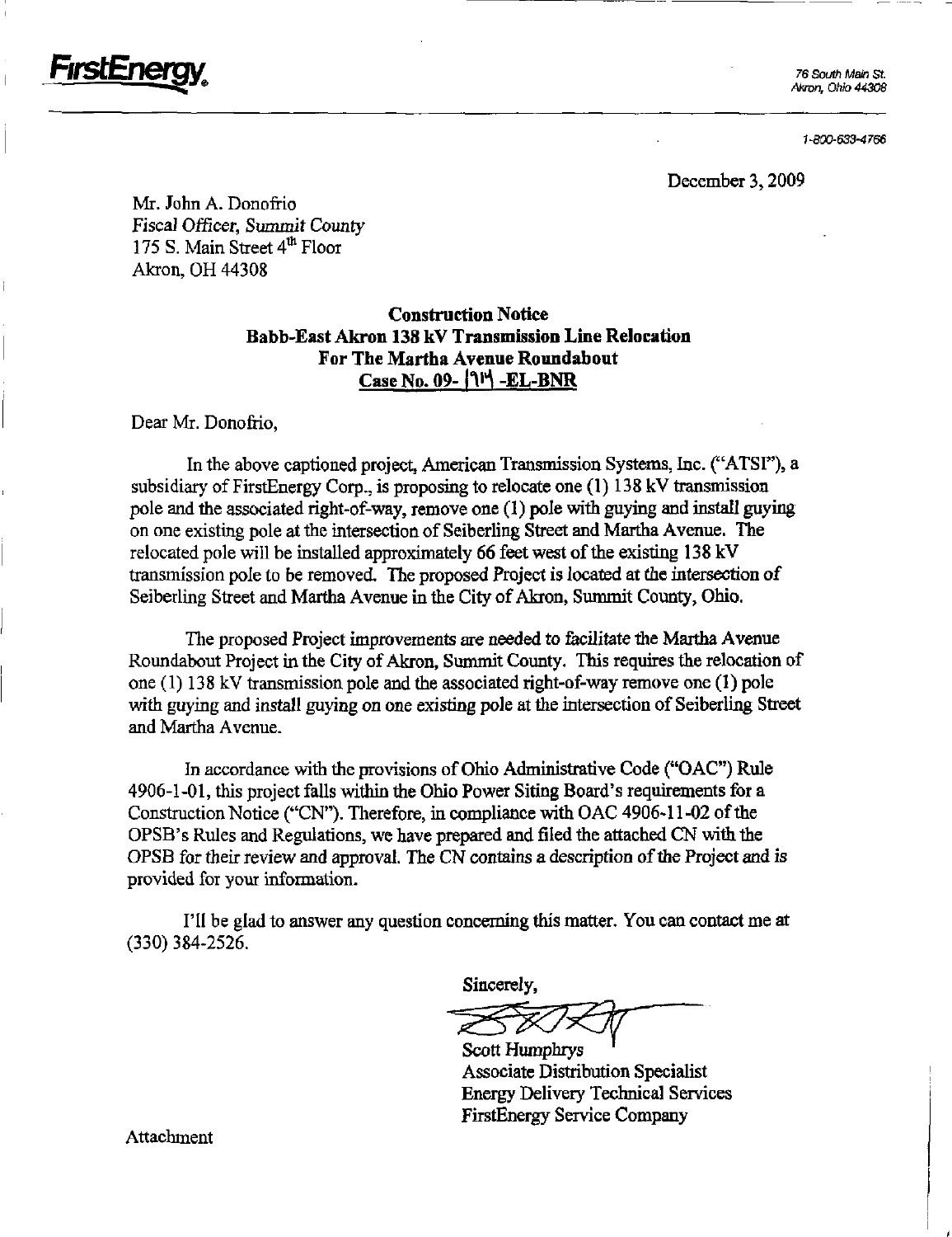## AMERICAN TRANSMISSION SYSTEMS, INCORPORATED

## CONSTRUCTION NOTICE

## BABB-EAST AKRON 138 kV TRANSMISSION LINE RELOCATION FOR THE MARTHA AVENUE ROUNDABOUT

OPSB CASE NO. 09-1914 --EL-BNR

December 3,2009

 $\geq$  $\Xi$ .  $\Xi^{\text{c}}$ ي NE 0-DK O CD  $\frac{4}{1}$ <u>ج</u> or.  $\subset$ O 3  $\mathfrak{a}_-$ 

 $\approx$   $\approx$ 

 $N^{\text{C}}$ 

American Transmission Systems, Incorporated 76 South Main Street Akron, Ohio 44308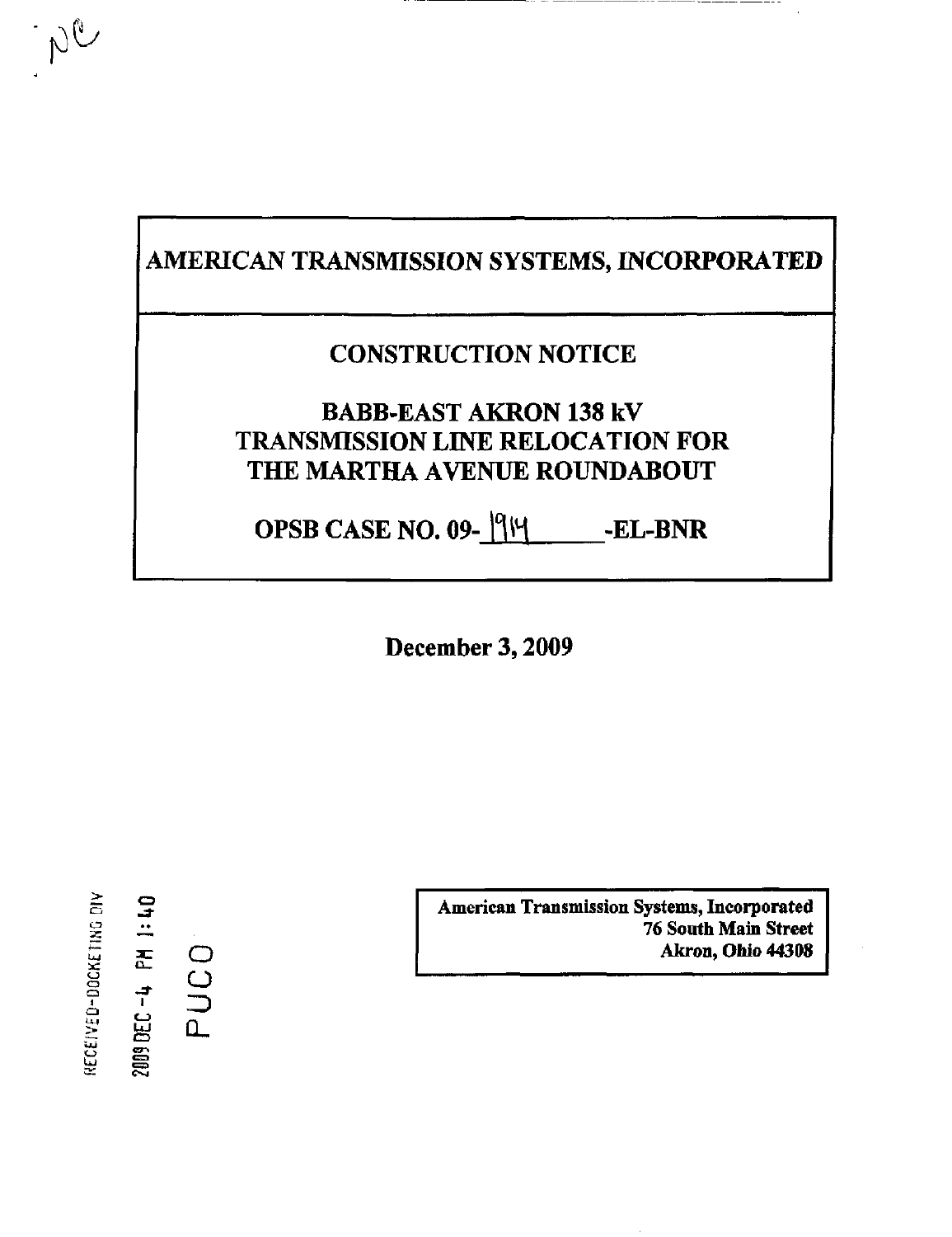## CONSTRUCTION NOTICE BABB-EAST AKRON 138 kV TRANSMISSION LINE RELOCATION FOR THE MARTHA AVENUE ROUNDABOUT

The following information is being provided in accordance with the procedures delineated in Ohio Administrative Code Section 4906-11-02: Construction Notice Requirements of the Rules and Regulations of the Ohio Power Siting Board.

### 4906-11-02 (B): Information Requirements

#### 4906-11-02 (B) (1): Name of the Project

Name of Project: Babb-East Akron 138 kV Transmission Line Relocation for the Martha Avenue Roundabout Project

### $4906-11-02$  (B) (2) (a): Brief Description of Project

American Transmission Systems, Incorporated ("ATSI"), a FirstEnergy Corp. subsidiary, is preparing a Babb-East Akron 138 kV Transmission Line Relocation for the Martha Avenue Roundabout Project ("Projecf). The proposed Project consists of relocating one (1) 138 kV transmission pole and the associated right-of-way, removing one pole with guymg and installing guying on one existing pole at the intersection of Seiberling Street and Martha Avenue. The relocated pole will be installed approximately 66 feet west of the existing pole being removed. The proposed Project is located at the intersection of Seiberling Street and Martha Avenue in the City of Akron, Summit County, Ohio.

The general location of the proposed Project is shown in Exhibit 1, which is a partial copy of the United States Geologic Survey, Summit County Ohio Quad, Map ID 41081-A4. The general layout of the proposed Project is shown in Exhibit 2. The typical details of the new pole are shown in Exhibit 3.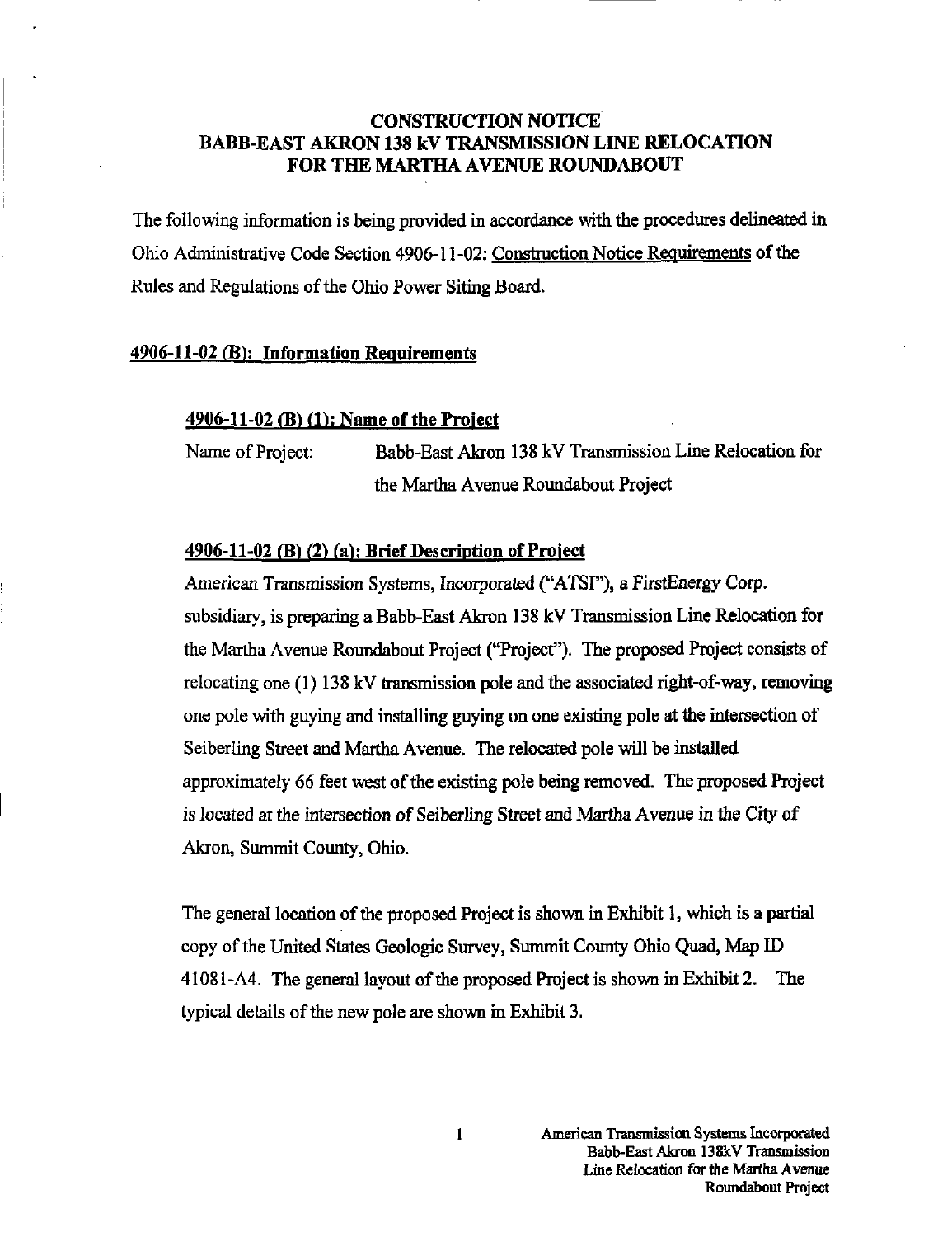#### 4906-11-02 (B) (2) (b): Construction Notice Requirements

The proposed Project meets the requirements for a Construction Notice because the project is within the types of project defined by Item (9) of the Application Requirement Matrix for Electric Power Transmission Lines in Appendix A of 4906-1-01 of the Ohio Administrative Code, which requires the filing of a Construction Notice. This items states:

(9) Replacement or relocation of an electric power transmission line and associated facilities where the project is required by publicly funded entities and is located on or adjacent to right-of-way or land owned by the public entity requiring the project.

The City of Akron is installing a roundabout at the intersection of Seiberling Street and Martha Avenue in their Martha Avenue Street Improvements Project. The relocated pole will be installed m the public road right-of-way for the proposed Martha Avenue roundabout. The existing Babb-East Akron 138 kV transmission line and the proposed modifications wiU be owned by ATSI.

#### $4906-11-02$  (B) (3): Need for the Project

The proposed Project is needed to facilitate the installation of the Martha Avenue Roundabout in the City of Akron, Summit County, Ohio. This requires the relocation of one pole of the Babb-East Akron 138kV transmission line, and the associated rightof-way at the intersection of Seiberling Street and Martha Avenue.

#### 4906-11-02 (B> (4): Construction Schedule

Construction on the proposed Project is proposed to begin on February 1, 2010. Construction on the proposed Project is expected to be completed by February 26, 2010.

### 4906-11-02 (B) (5): Estimated Costs

The following is the estimated capital cost for the Project:

Estimated Cost \$ 50,000

American Transmission Systems Incorporated Babb-East Akron 138kV Transmission Line Relocation for the Martha Avenue Roundabout Project

 $\overline{a}$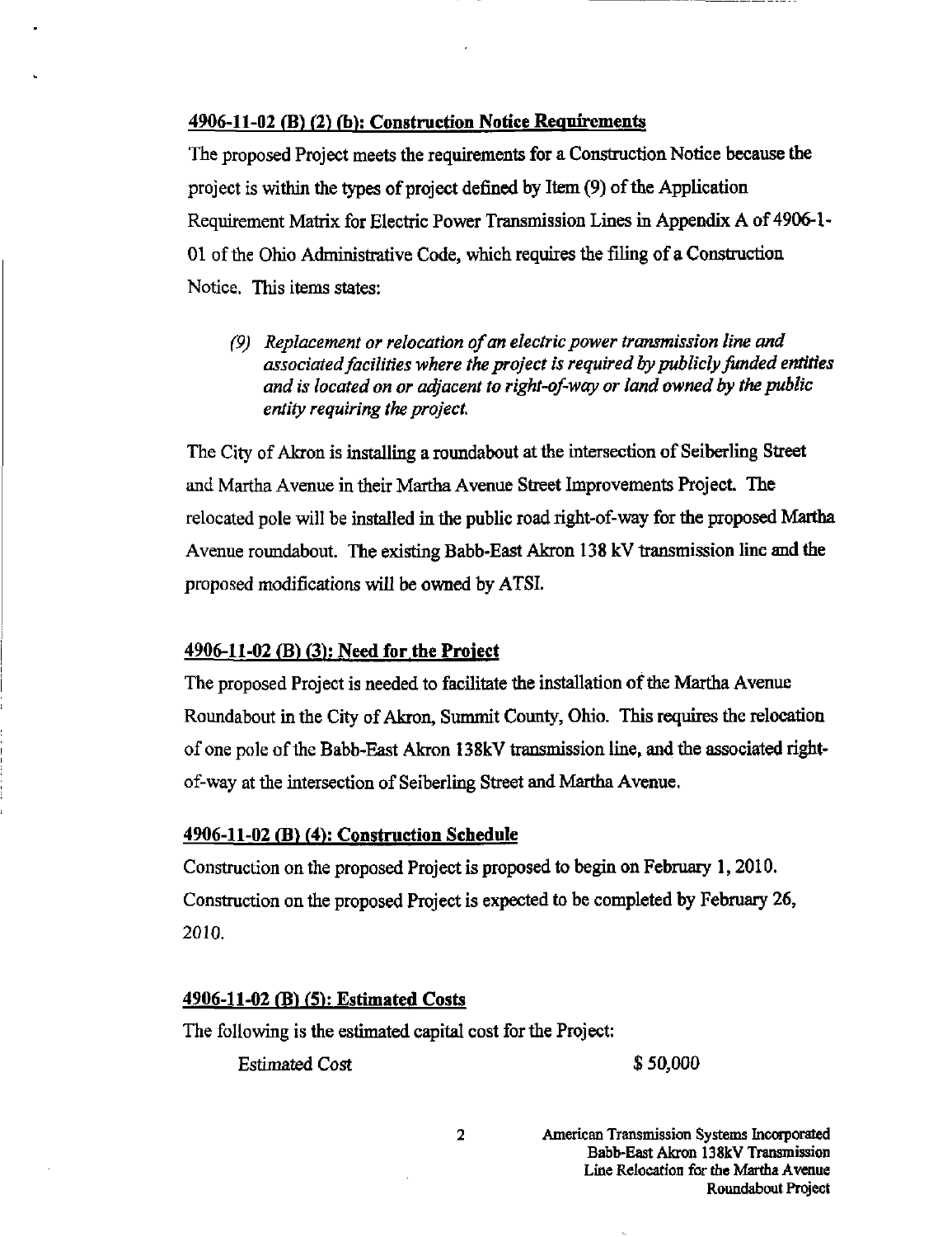## 4906-11-02 (B) (6): Operating Characteristics

The existing Babb-East Akron 138 kV transmission line operates at 138 kV. The proposed modifications will not change the operating characteristics of this transmission line. New property rights are required for the relocation of the transmission pole for the proposed Project.

#### 4906-11-02 (B) (7): Area Map

Exhibit No. 1 depicts the general location of the project site. This exhibit provides a partial copy of the United States Geologic Survey, Summit County Ohio Quad Map ID 41081-A4. To locate and view the project site from Columbus, Ohio, travel north on OH-71 towards Cleveland for approximately 100 miles. Take exit number 209 to merge onto I-76/US-224 E toward Akron for approximately 18.5 miles. Take the exit onto I-76 E toward Akron and proceed approximately 1.7 miles. Take the exit onto I-76 E/I-77 S toward Akron for approximately 5 nules. Take exit 25 B toward General St./Brittain Rd. Merge onto Englewood Ave. and tum right at Seiberling St The proposed Project location will be at the intersection of Seiberling Street and Martha Avenue.

#### 4906-11-02 (B) (S): Properties List

The relocated pole will be located within the road right-of-way for the Martha Avenue Roimdabout. The adjacent right-of-way will be located within the road right-of-way and right-of-way to be obtained by ATSI and listed below.

| IRG RC Lessor LLC. | IRG RC 4B LLC.   |
|--------------------|------------------|
| Parcel # 6763110   | Parcel # 6763180 |

 $\overline{\mathbf{3}}$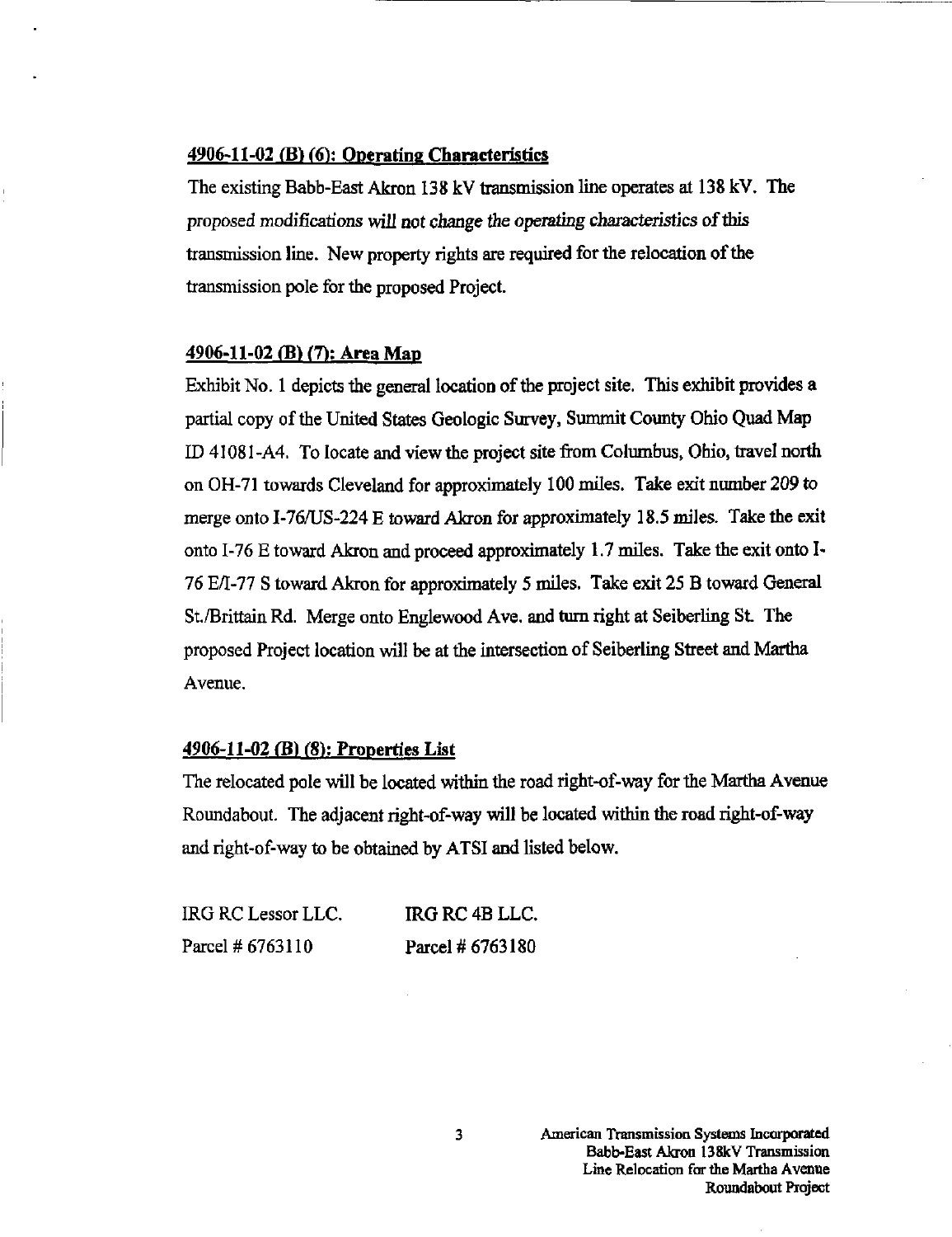## 4906-11-02 CO: Documentation of Construction Notice Transmittal

This Construction Notice is being provided concurrently to the following officials of the City of Akron and Summit County, Ohio. Copies of the transmittal letters to these officials have been included with the transmittal letter submitting this Construction Notice to the Ohio Power Siting Board.

### City of Akron

The Honorable Donald L. Plusquellic Mayor, City of Akron Suite 200 Municipal Building 166 South High Street Akron, OH 44308

Mr. Marco S. Sommerville President of Council, City of Akron 166 South High Street 3<sup>rd</sup> Floor Akron, OH 44308

Mr. Richard Merolla Director of Public Service, City of Akron 166 South High Street  $2<sup>nd</sup>$  Floor Akron, OH 44308

Mr. John O. Moore Director of Planning, City of Akron 166 South High Street  $4^{th}$  Floor Akron, OH 44308

#### **Summit County**

The Honorable Russell M. Pry Summit County Executive 175 South Main St. 8<sup>th</sup> Floor Akron, OH 44308

Mr. Nick Kostandaras President of Council, Summit County 175 South Main Street, Room 700 Akron, OH 44308

Mr. Alaa Brubaker, P.E., P.S. Summit County Engineer 538 E. South Street Akron, OH 44311

Mr. John A. Donofiio Fiscal Officer, Summit County 175 S. Main Street 4<sup>th</sup> Floor Akron, OH 44308

4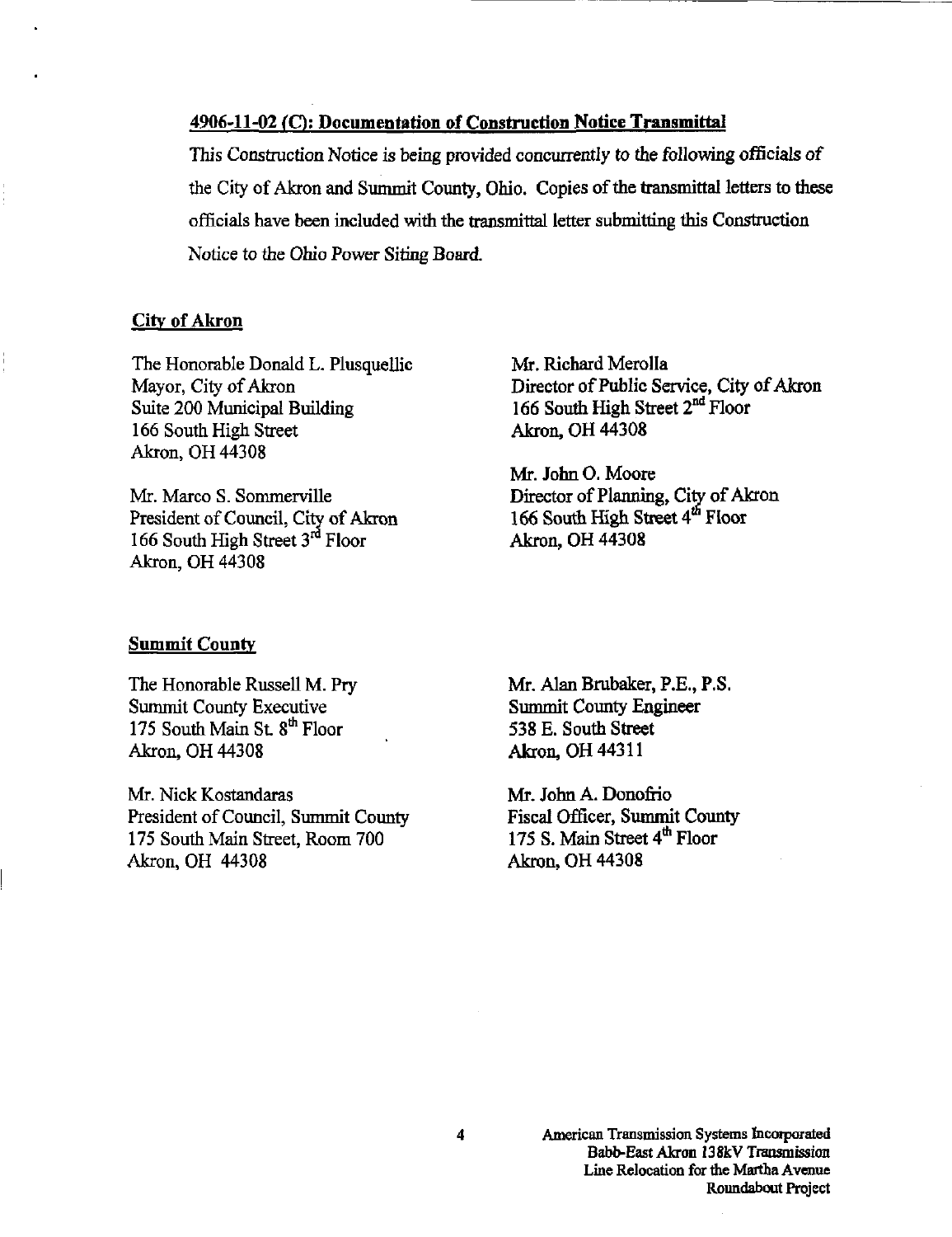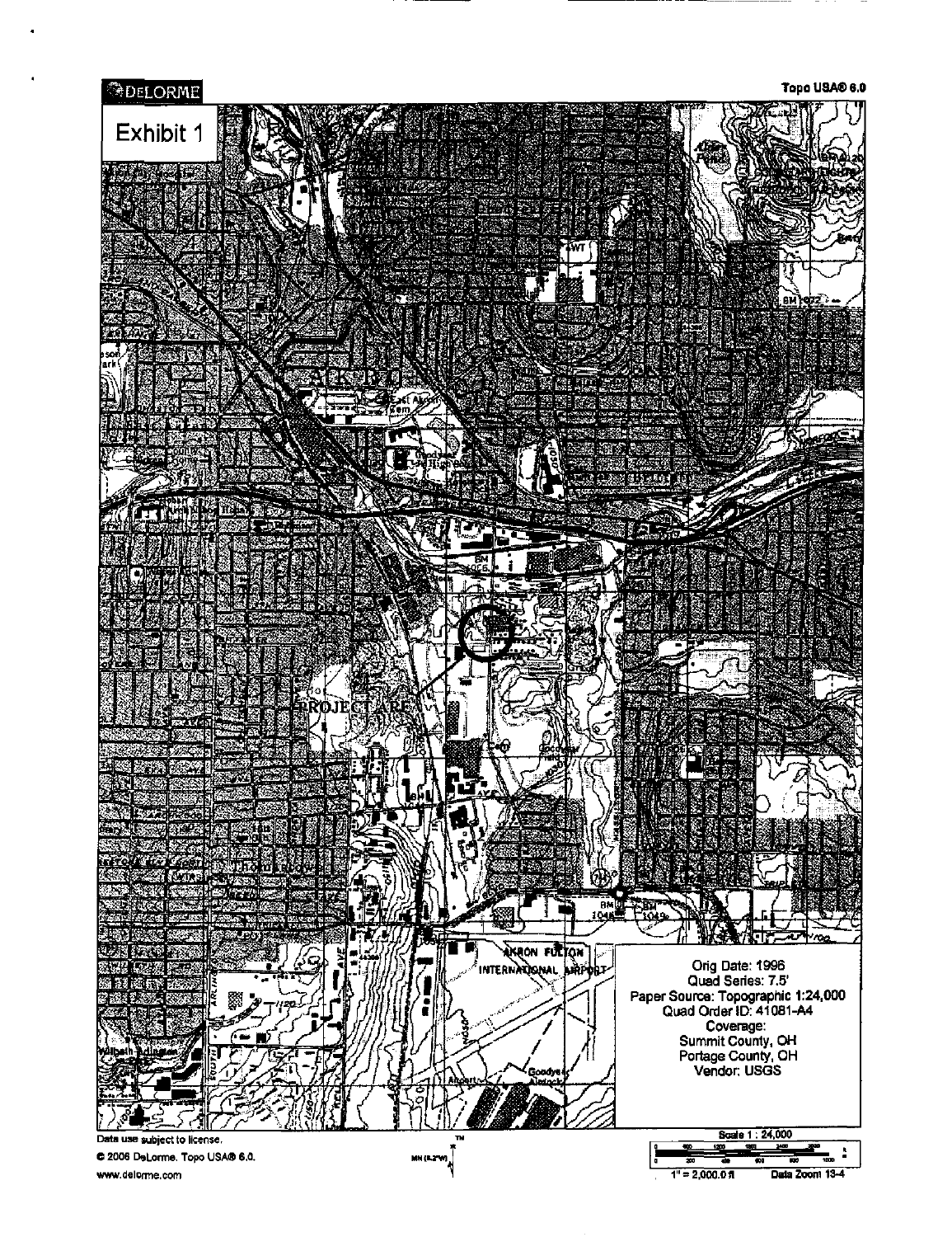